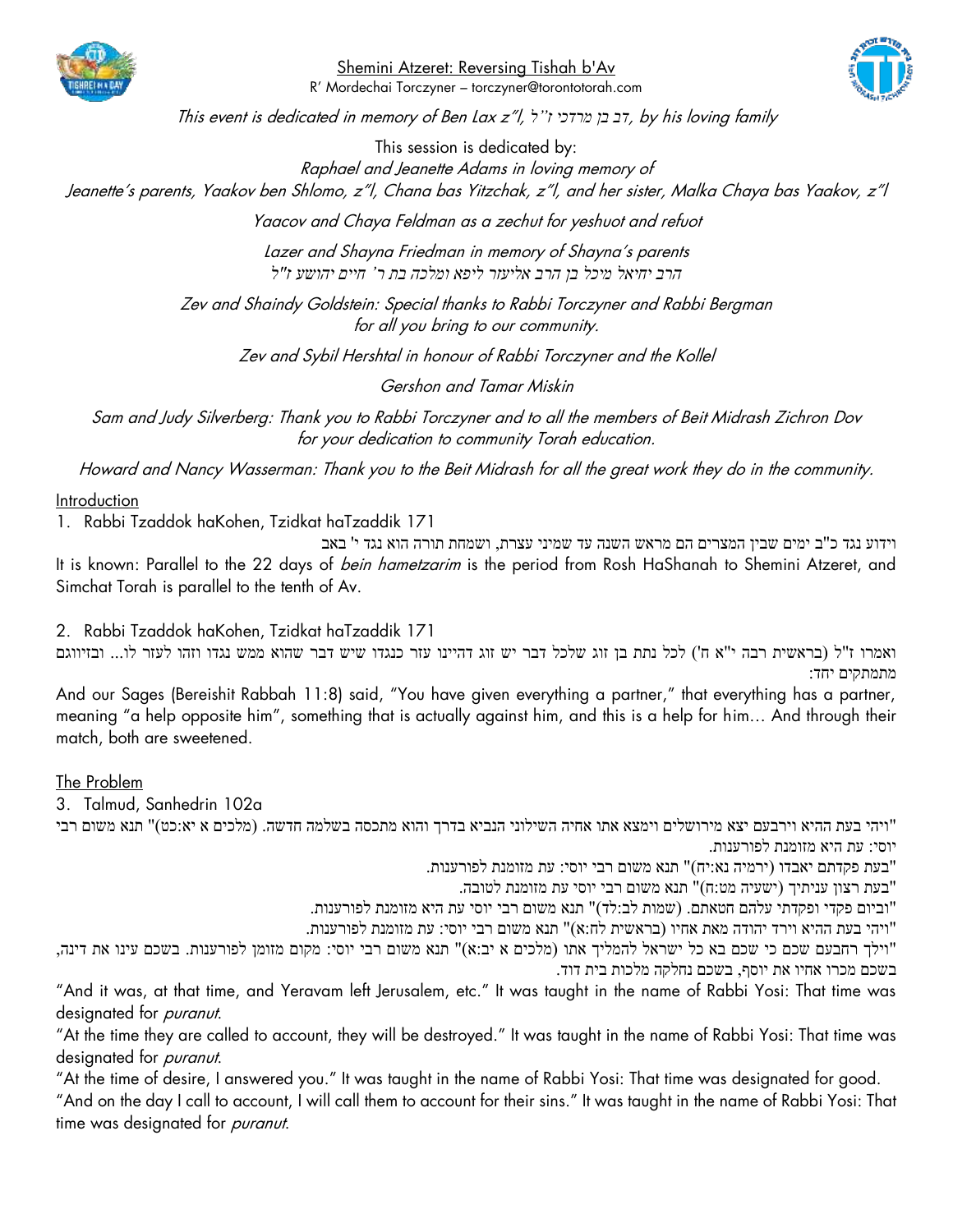"And it was, at that time, and Yehudah descended from among his brothers." It was taught in the name of Rabbi Yosi: That time was designated for *puranut*.

"And Rechavam went to Shechem, for all Israel had come to Shechem to coronate him." It was taught in the name of Rabbi Yosi: That place was designated for *puranut*. In Shechem they raped Dinah, in Shechem they sold Joseph, in Shechem the Davidic monarchy was split.

## 4. Talmud, Taanit 25a

רבי אלעזר בן פדת דחיקא ליה מילתא טובא, עבד מלתא ולא הוה ליה מידי למטעם, שקל ברא דתומא ושדייה בפומיה, חלש לביה ונים. אזול רבנן לשיולי ביה, חזיוהו דקא בכי וחייך ונפק צוציתא דנורא מאפותיה. כי אתער אמרו ליה "מאי טעמא קבכית וחייכת?" אמר להו דהוה יתיב עמי הקב"ה ואמרי ליה "עד מתי אצטער בהאי עלמא?" ואמר לי "אלעזר בני, ניחא לך דאפכיה לעלמא מרישא, אפשר דמתילדת בשעתא דמזוני?" אמרי לקמיה, "כולי האי ו'אפשר '?!"...

Rabbi Elazar ben Pedat was very impoverished. He underwent bloodletting, but had nothing to eat [afterward]. He threw a garlic clove into his mouth, became weak and passed out. The sages went to look after him, and they saw him crying and smiling, and a spark of fire came from his forehead. When he awoke, they asked him: Why did you cry and laugh? He replied: Gd sat with me, and I asked Him, "How long will I suffer in this world?" And He replied, "My son Elazar, would you prefer that I overturn the world back to the beginning, and it's possible that you would be born at a time of food?" I said before Him, "All of that, and still only 'it's possible'?"….

5. Talmud, Megilah 12b

תנא: ממוכן זה המן. ולמה נקרא שמו ' ממוכן'? שמוכן לפורענות. We have learned: Memuchan is Haman. Why was he called Memuchan? For he was *muchan* [prepared] for *puranut.* 

6. Eichah 3:38

מפי עליון לא תצא הרעות והטוב

From the mouth of the One on High, evils and good do not emerge.

## Puranut means "payment"

## 7. Rabbi Tzaddok haKohen, Tzidkat haTzaddik 171

אבל באמת לשון חכמים מרפא שאמרו ז"ל "מוכן לפורעניות" לשון "פירעון", רק דשכר מצוה בהאי עלמא ליכא )קידושין לט:( רק פירעון העבירות, אם לא שזכה לטעום מפרי מעשיו בעולם הזה או מאותן מצוות שיש להם פירות. ואותו הזמן מקום ונפש הוא מוכן לקבל פירעון מה שנשתכר.

ומה דשכר מצוה בהאי עלמא ליכא היינו משום דהקב"ה נותן מלא עומסו וכו' (סנהדרין ק.) ואי אפשר בעולם הזה לקבל רוב טובה ההוא כלל. ובאותו מקום זמן ונפש שנשפע הפירעון ושכרו של ד' יתברך מצד ריבוי השפע נעשה חס ושלום פורעניות לרע כידוע בסוד שבירתן של כלים

זוהי מיתתן על ידי ריבוי האור וכן אמרו ז"ל (פרקי דר' אליעזר פרק ל"ד) על פסוק (שמות ל"ג כ') לא יראני הא בשעת מיתתן רואה: But in truth, the language of the sages heals. They said "prepared for *puranut"*, meaning *peira'on* [payment]. But the reward for mitzvot is not in this world, only payment for sins, unless one merits to taste the fruit of labour in this world, or for those mitzvot which bear fruit. But that time, place and soul is prepared to receive payment for its just desserts. "The reward for mitzvot is not in this world" because Gd gives a person his full load (Sanhedrin 100a), and in this world one cannot receive that large bounty, at all. And for that place, time and soul upon which Divine payment falls, due to the great flow, it becomes, Gd forbid, *puranut* for bad, as is known from the secret of the "breaking of the vessels", which is their death due to an abundance of light. As the Sages said on the verse, "No one shall see Me [and live]" – at the time of death, one does see.

## The Parallels

8. Rabbi Tzaddok haKohen, Tzidkat haTzaddik 171

וד' יתברך מלאכתו הוא מיום שנברא העולם כמו שאמרו ז"ל (בראשית רבה ס"ח ד') "לזווג זיווגים" אלו של מקום וזמן ונפש כל אחד בהפכן. דיש מקום מוכן להיפך ממש שלא לקבל שום שכר מעשים רק לבטוח בבעל הבית שנאמן לשלם שכר, ובזיווגם מתמתקים יחד: Gd's task, from the day the world was created, has been "to pair up matches" as the Sages said. These are the places, times and souls, each with their opposite. For there are places that are prepared for just the opposite, not to receive any payment for their deeds, but only to trust that the Landlord is faithful to pay. Through their match, they are sweetened together.